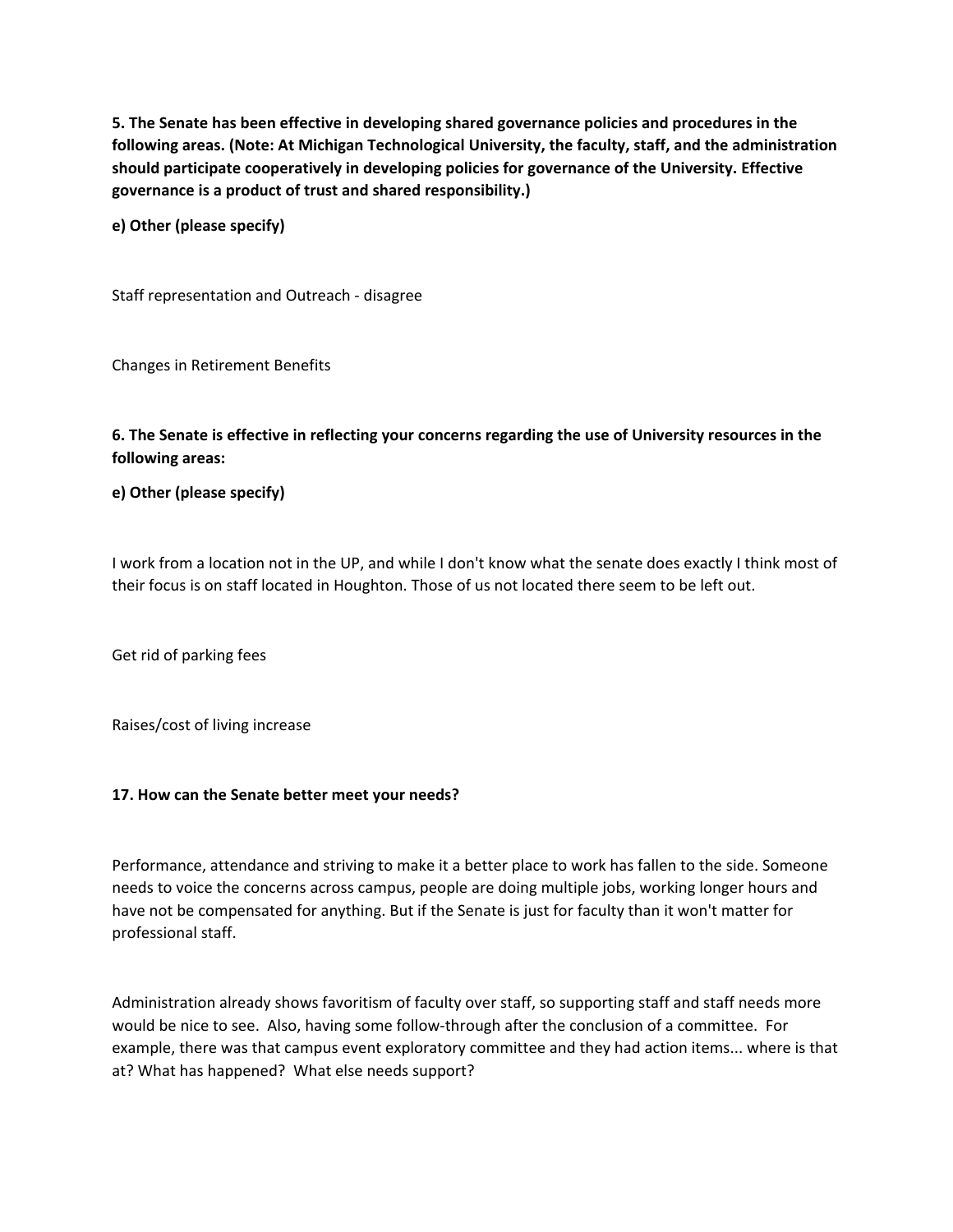Reject mandatory Covid vaccinations as a violation of constitutional freedoms

I didn't know when the meetings were until recently. I don't know what all the Senate is involved in.

Focus on real issues, not political issues driven by the faculty political climate at the moment. Professional staff wages have been going down for the last 10 years (gap between inflation and raises increases every year). Professional and union staff are left frustrated and un appreciated. My position makes just \$500 more/year than new personnel in my position ten years ago. Yet big macs and homes in the area have doubled in price. My boss is extremely valuable, un-replaceable in a highly technical position, works her ass off, yet HER boss makes 3 times THREE TIMES her wage. And that boss level is not empowered to make decisions, as was communicated by the VP level. So what is that wage gap paying for? The university is disconnected and out of touch.

The Senate needs to be less biased and truly work to understand what it means for one person (a senator) to represent their unit. This does not mean going to a meeting to present your own agenda, but to bring feedback and ideas from their unit. Most of the documents put out by the Senate this past year were very one-sided and did not portray a diverse, equitable community AT ALL!

Cookies and drinks at meetings.

Stop pretending to represent Staff.

I don't know enough of the senate abilities.

The Senate still operates as a faculty body in many ways and would probably be best to only include faculty with a separate group to represent staff.

Meet during normal working hours and not 5:30 in the evening.

I think proposals being introduced to the senate should be announced and linked to in TechToday, possibly with a way to provide feedback (or direct people to their senate rep contact information).

I am off campus so I have zero interaction with the Senate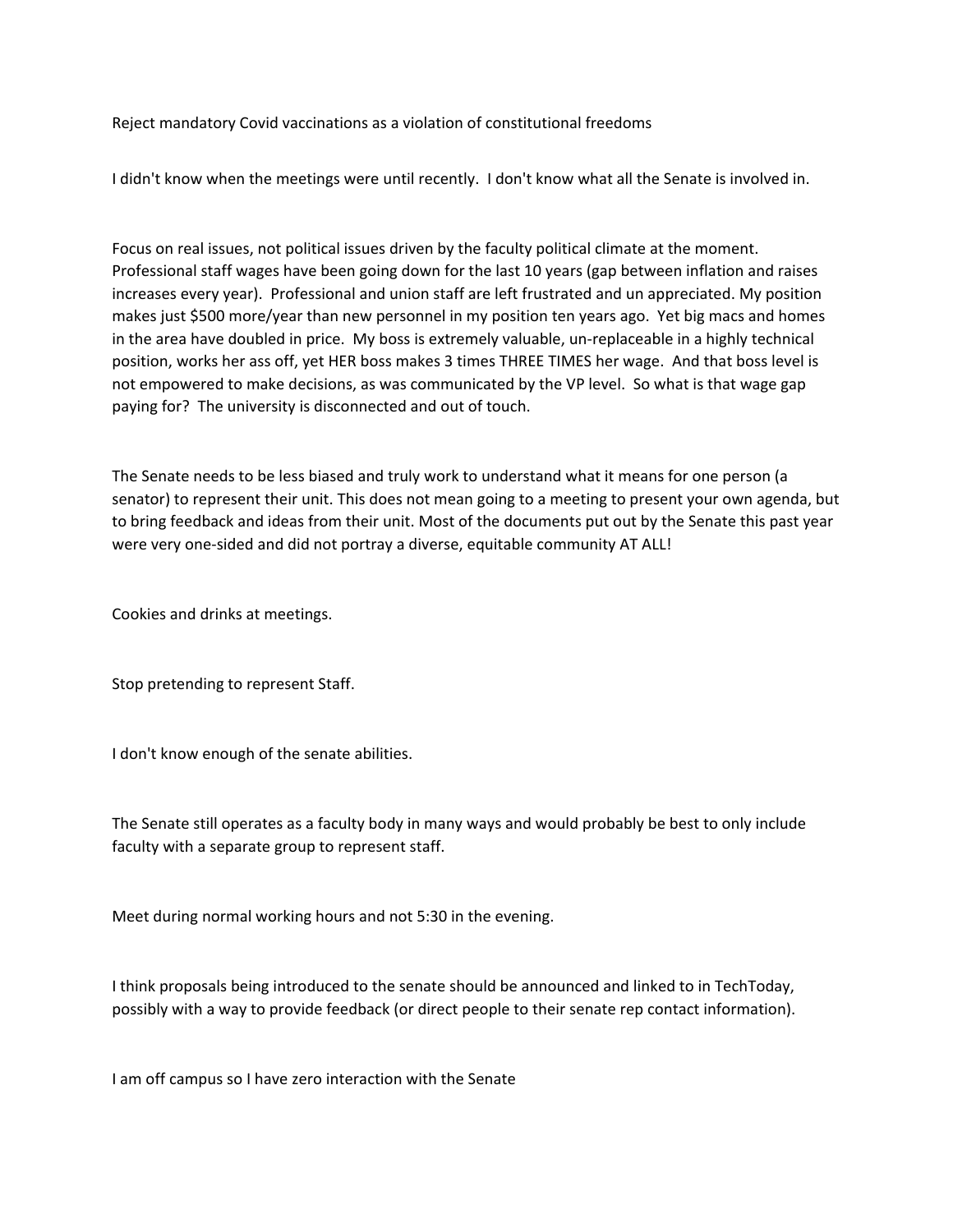I need to participate if I would like changes to occur. With engagement I would be better suited to judge the effectiveness of the Senate.

Communicate topics that the Senate is making decisions on and allow for input from staff.

Actually pass things that are needed like a break for our students.

Better communication with constituents on the whole, increased representation and true shared governance with staff (voting, outreach, deliberate consideration and advocacy)

get out of the weeds

Tell us more about what you do, particularly as it relates to professional staff.

-Correspondence from Professional staff representative -Minimum Wage equalization, already 5 years in progress from what I've been told; people get paid more to start at Walmart, etc. -UAW review, currently doing more harm than good, raises only available through job changes. -Faculty to treat others how they want to be treated; respect all levels. We all work together for the same team/university to make it great!

I think that professional staff at Tech are grossly undervalued and not well supported. Their roles are not well understood by the upper level leaders, compensation is out of line with reality and retention is terrible when it could be much better through listening and acting based on input from the people affected. A good example of "improvements" gone awry is the change to eliminate the RSVP program for a small increase in retirement matching. The people affected do not see this as a win, but the announcement was written like it was a gift from the heavens. How can people who are underpaid contribute more to their retirement to receive a matching contribution, when the RSVP was guaranteed income? Where would they get the money to contribute? Burger King pays better than Tech. Fact.

Stop creating resolutions that divide campus

Clearly shape expectations. What is its role? What are its limitations? Is shared governance a voice to the administration or a vote that provides a check on the administration? How is power shared--and more specifically allocated--between the administration, the senate, and the board of trustees?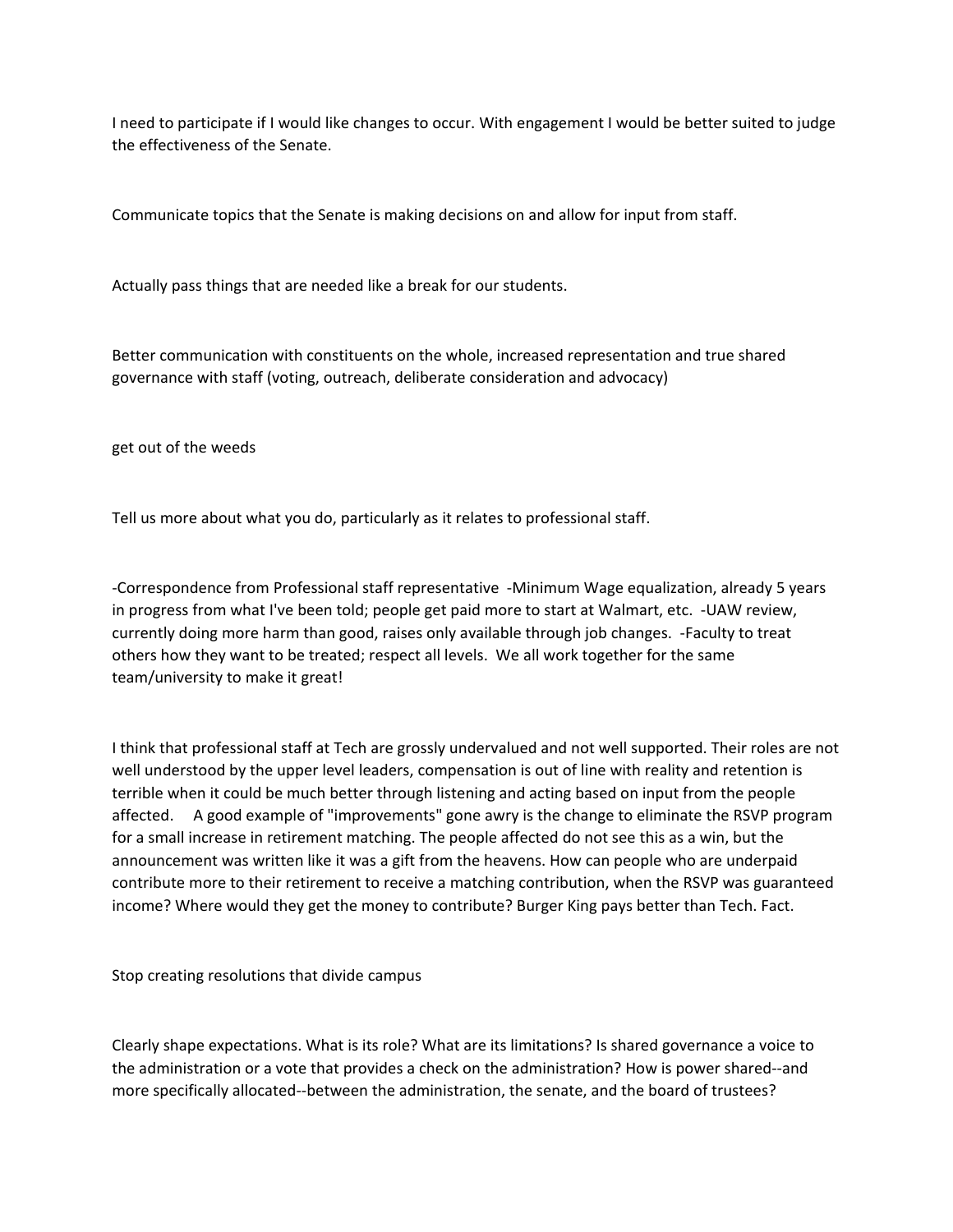The Senate seems very faculty-focused so as a staff member I haven't received communication that seems relevant to me. Also, the only communication I seem to receive is when there are open Senate positions or surveys so I have no idea what the Senate is working on.

Address the staffing shortage.

give more consideration to things that impact professional staff. Most often it feels like a faculty senate not a university senate. you could also allow professional staff to have a voice in voting on academic affairs in order to make our voices feel more heard.

## **18. How can this questionnaire be improved?**

You should send out information that tells us who is on the Senate and what each person does for the unit. And how they effect campus life and work. I have never been contacted by Senate besides surveys on things the don't concern myself. Thank you for your time.

Give options for feedback after the questions so I can explain why I am neutral on things or whatever my response is.

I think it is pretty good. Maybe some definitions of what some of these terms mean for people who are unfamiliar (I.e. shared governance) . Nice job!

Have more specific questions

I don't know. Don't you have experts in survey design craft these things?

I had to read the first question a few times to understand the topic and what questions were being asked.

#14 should have room for comments, answers too limited for question.

It is a good thing. Add some more questions about staff priorities, not just faculty. The faculty can afford groceries, homes, child care and cars. The staff can't.

Provide questions regarding success or lack of success of specific resolutions.